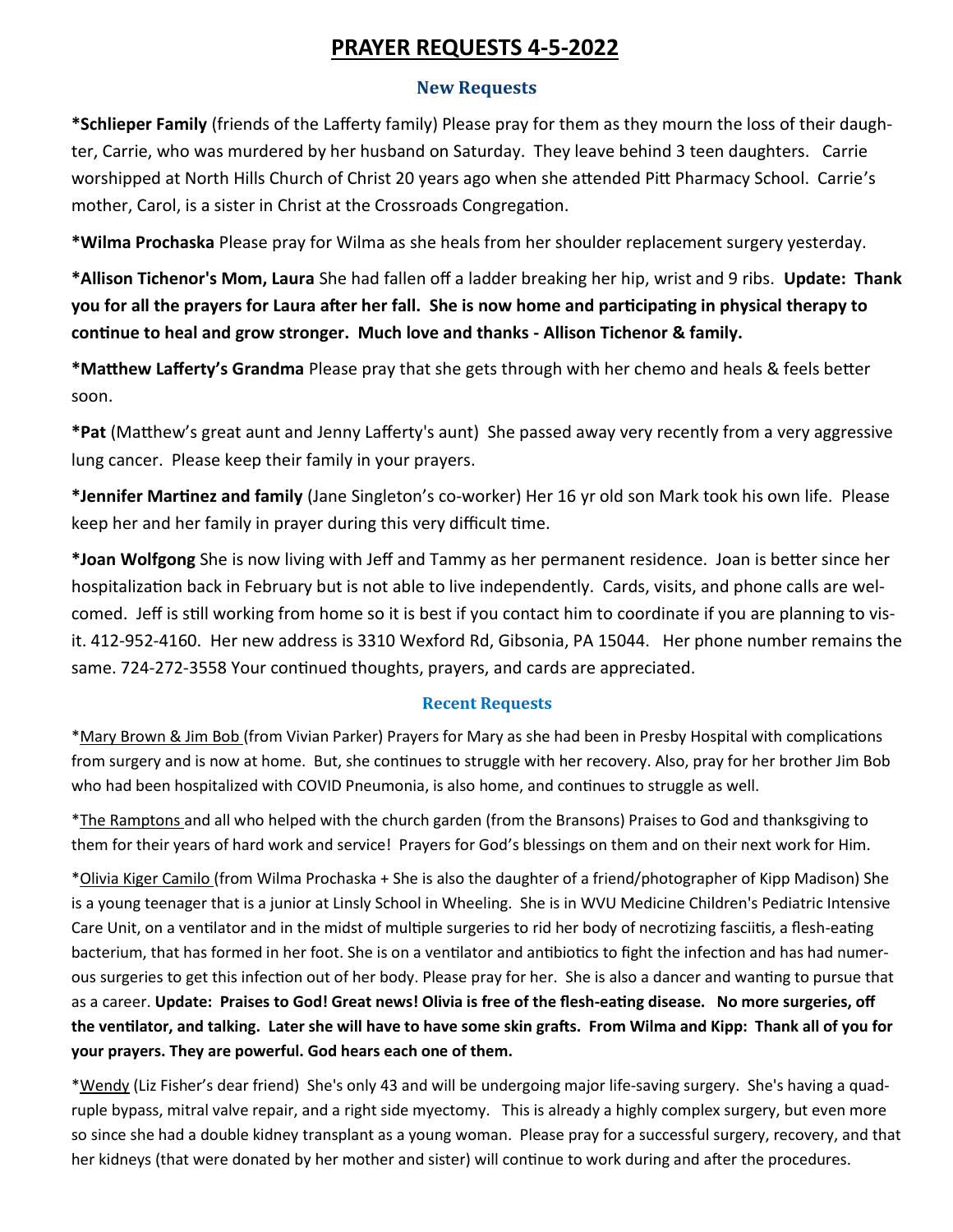\*Jan Mengel Her hand surgery went well. They stabilized the Ulna bone among other things and she now needs prayers for healing and continued helpful management for her arthritis.

\*Laura Taylor & Bobby Strickland Prayers for God's guidance and blessings during their preparations, their wedding and marriage and that all involved will know God's love and/or grow in His love.

\*Nate Moore Prayers for Nate, a senior at Eden, who fell and fractured his neck with immediate paralyzing effects. Please pray for his family, Eden Christian school, teachers, students, who were with him during the fall, his friends, and students in the school. Praying also for this to not harden student's hearts and for healing to be given to God's glory. **Update: Rejoicing and praising Jesus that he is off the ventilator and he can swallow!** 

*Bright, cheerful cards and signs for Nate are being collected and will be delivered to him. Nate really is encouraged by Cards sent to him and his mom reads over them many times.* 

*Cards can be mailed to Eden Christian School Sewickley Campus with Nate Moore name addressed. 318 Nicholson Road, Sewickley, PA 15143.* 

# **Please Pray for the following ,who have continuing concerns:**

## **North Hills Members**

Braden Lafferty Please pray for his broken foot to heal. **Update: Praises that he is coming along well and has a couple more weeks of wearing a boot!**

James Adair He continues to have a lot of GI problems following his covid infection, and the GI doctor at Children's Hospital says it could be months before this clears up. James will be meeting with a GI specialist. Please pray for continued healing, comfort and helpful information from the specialist.

Jedidiah Lafferty Please pray for Jed as he works with a neurologist that is supporting him with his migraines, which have reoccurred.

Joey Plocki Joey had an extremely bad seizure. He then had an EEG done which showed some type of epilepsy. They are meeting with a neurologist about it. Please pray for Joey and his family.

Kat Gardner Continued prayers for Kat as she battles cancer. Also, pray for George's health as he helps Kat.

Wilma Prochaska She has a heart condition that restricts her activity and her ability to get out. Please pray for her.

## **Friends and Family**

Cindy Nuckolls (Vivian Parker's daughter's, Holly, Mother-in-law) Her cancer has metastasized and Cindy is struggling with her chemo. Please keep her in prayer.

Dennis Prochaska (Wilma Prochaska's nephew) Please pray for Dennis's strength and comfort. Also pray for his family. He is diagnosed with ALS (Lou Gehrig's disease). Update: Dennis is now in need of help with his daily activities. His three grown sons, who don't live far and his fiancé are all sharing the responsibility. They are taking it one day at a time. Please pray for strength and peace for all of them.

Dmitriy's family and the Ukraine (The Rausch's son-in-law, Jennifer's husband) Please pray for them as they are from the Ukraine and are needing safety during this crisis.

Drew (Seth Tichenor's good friend's brother) He has been diagnosed with stage 4 pancreatic cancer. He is in his early 40s and is receiving chemo. Please pray for comfort as he and the family deal with this.

Justin Aikens (Susan Parson's brother) He is in need of a living donor for a liver transplant. Please pray that he is able to find a match/someone willing to donate part of their liver for him very soon.